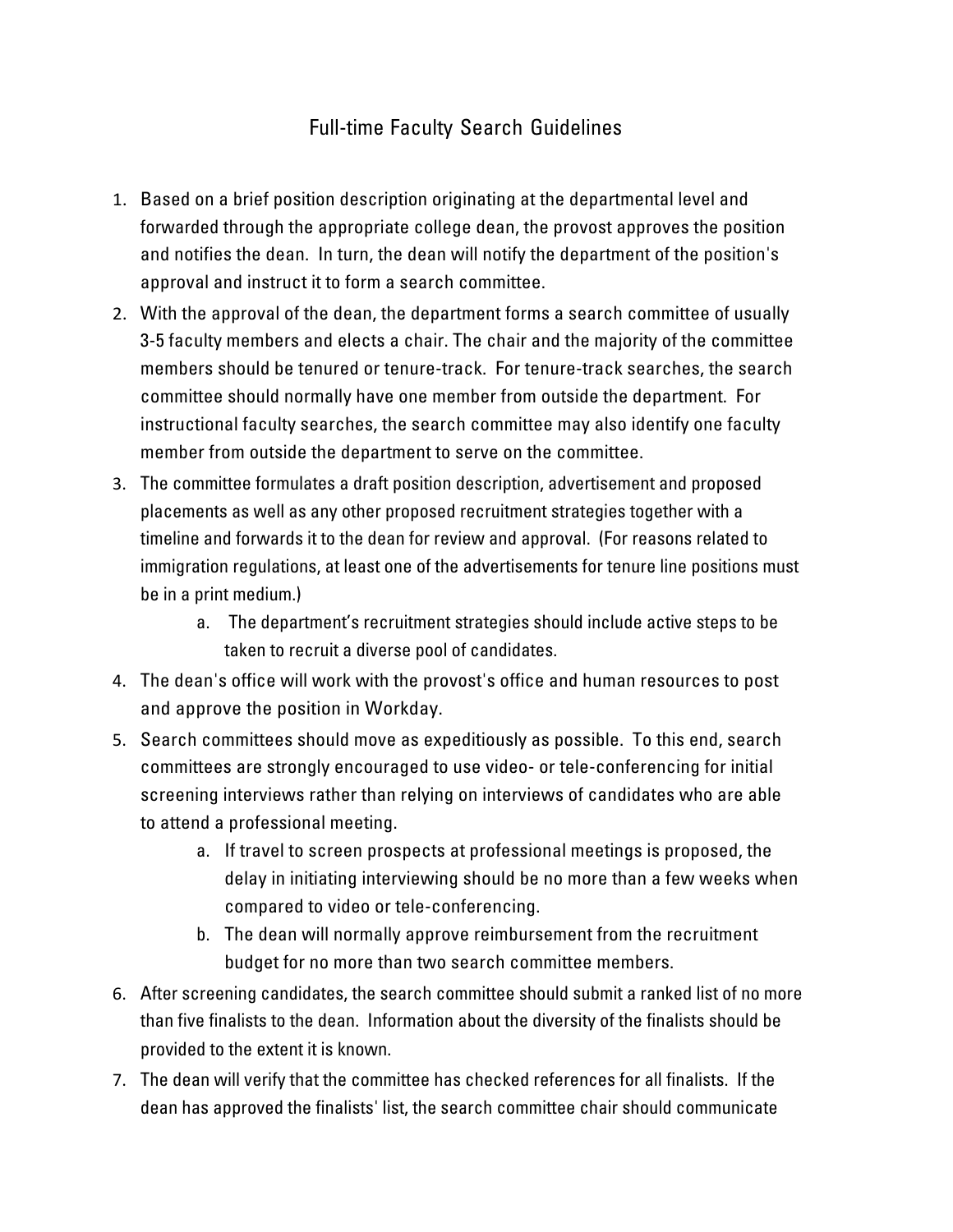with all finalists to verify their continued interest in the position.

- a. If there is a disagreement regarding the invited finalists, the dean and the search committee will meet to resolve the issue. If a resolution is not achieved, the matter should be referred to the provost.
- 8. Normally the top two candidates on the list will be invited to campus for interviews.
	- a. If a position is still unfilled because qualified candidates have declined our offer or finalists are not deemed qualified, the dean may authorize additional candidates be invited to campus for interviews.
- 9. On-campus interviews should ordinarily last about a day and a half. Searches for tenuretrack positions must include opportunities for candidates to present on both teaching and scholarship. Searches for instructional faculty must include opportunities for candidates to present on teaching.
- 10. The scholarship and teaching presentations should be open to every faculty member in the department and all should be invited.
- 11. Attendance by search committee members at search-related meals should be divided among the committee in a manner that is mindful of meal related costs. Breakfasts and lunches may include groups up to six people. Dinners should involve no more than two people-preferably search committee members-besides the candidate.
- 12. The dean's assistant will work with the search committee chair to organize appropriate on-campus interview schedules, including interviews with students and administrators, as well as with relevant faculty members. The dean will interview every finalist. The provost will also interview all finalists for tenure-track positions.
- 13. The search committee should collect written comments from everyone (except the dean and the provost) who participate in the on-campus interview. As quickly as possible after the last candidate has been interviewed and the comments considered, the committee chair should provide a brief written report that notes i) which candidates are acceptable, ii) the strengths and weaknesses of each of the candidates, and iii) the committee's hiring recommendation.
	- a. All deliberations and recommendations of search committees should remain confidential throughout the search process.
- 14. The dean and provost discuss the search committee's recommendation and if they concur, on the terms to be offered.
- 15. The dean calls the candidate and offers the job and negotiates the terms within the parameters provided by the provost. Once the terms have been agreed to, the dean communicates to the provost and the formal letter of offer is prepared for signature.